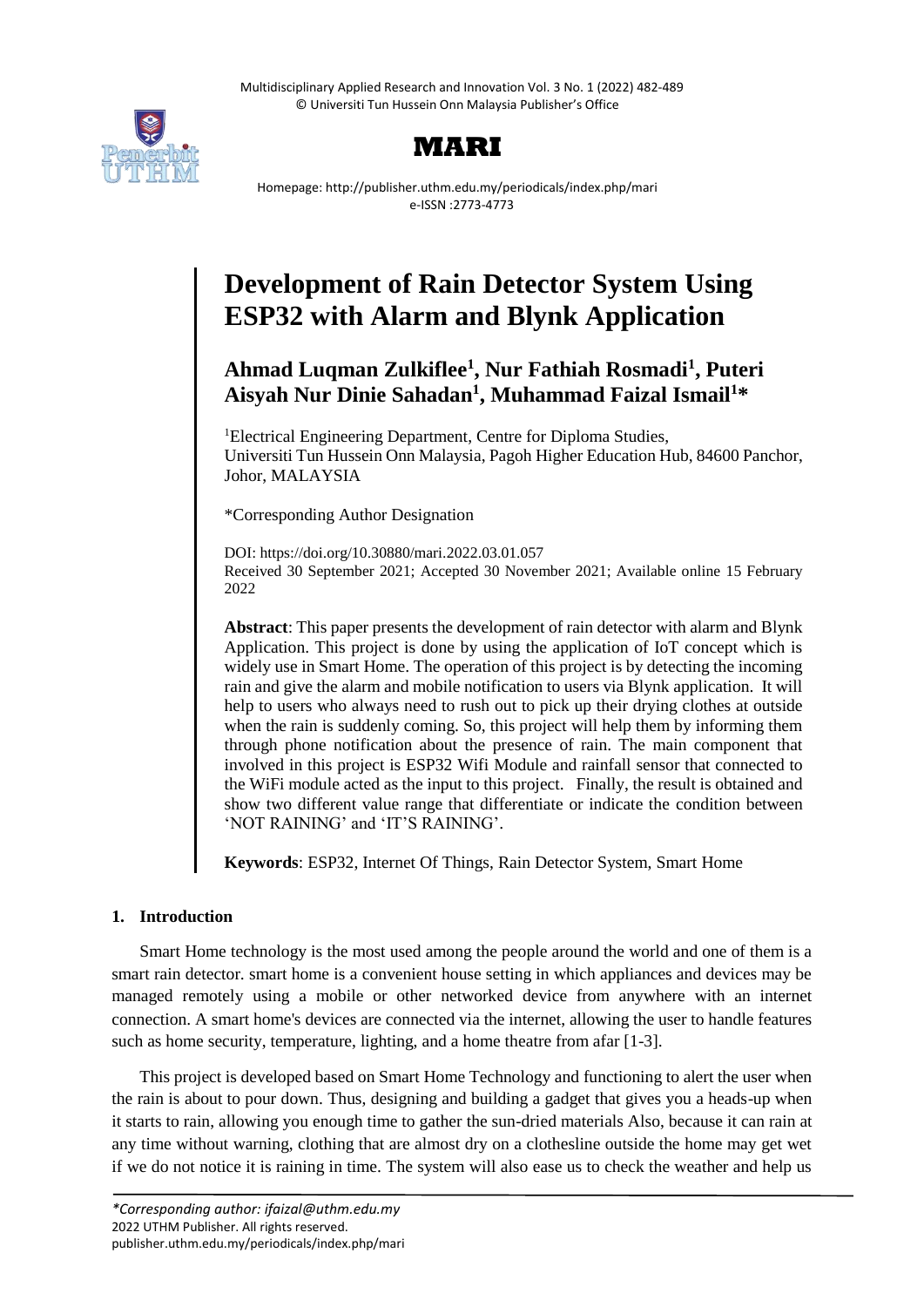to plan our outside activities for that day [4-8]. This project operates using Rain Detector Plate, LED, Buzzer and ESP32 Module. This system is automatically operated and when the Rain Detector Plate detects the raindrop the system alerts us. Rain detector plate is made from mica, which is a reactive metal, it will react when there are water droplets falling on it. This system is needed to help the user detect the rain and especially help them to secure their clothes on the cloth line. These systems apply the used of IoT which is Blynk Application which is one of the methods to get the notification in a few second. Mostly, this project is very suitable for smart home application because the user just needs to connect to the Wi-Fi to get know the latest information about the weather outside.

The advantage of this system is the user get to know the presence of the rain without need to go outside or check the Weather Forecast on the TV and this situation can save a lot of energy because the user does not need to open the TV and the user doesn't need to rush out to check whether their clothes is getting wet because they have been notified early about the presence of the rain. The objective of these project is Simulate Rain Detector with Alarm using Proteus Software. Design and develop a Rain Detector with Alarm using with Blynk Application Prototype and study the effectiveness of Rain Detector with Alarm using Blynk Application in detecting and giving information about presence of the rain.

# **2. Materials and Methods**

# **2.1 Materials**

ESP32 Module as shown in **Figure 1** is a microcontroller that used to control the project of the IoT Project. It uses Wi-Fi Module and Bluetooth that is integrated inside these of economic system microchip. It functioning to lower the communication stack overhead that main application processor process and can also be linked with another system as the Wi-Fi and Bluetooth provider through its SPI/SDIO or I2C/UART linking [9]. These Module can build-up into 520KB of RAM that is adequate for most projects.



**Figure 1: ESP32 Module**

Rainfall sensor basically is the sensor that is buildup to detect the presence of rain. This sensor is measuring the raindrop that is apply on the Mica plate that is a very sensitive to the water as shown in **Figure 2**. The usual sensor value for rainfall sensor is 1024. The Mica Plate then depresses or releases an electrical switch, and the rate of drying is typically controlled by controlling the ventilation reaching the stack. However, various electrical sensors that use tipping bucket or conductance type probes to monitor rainfall are also available [10-15].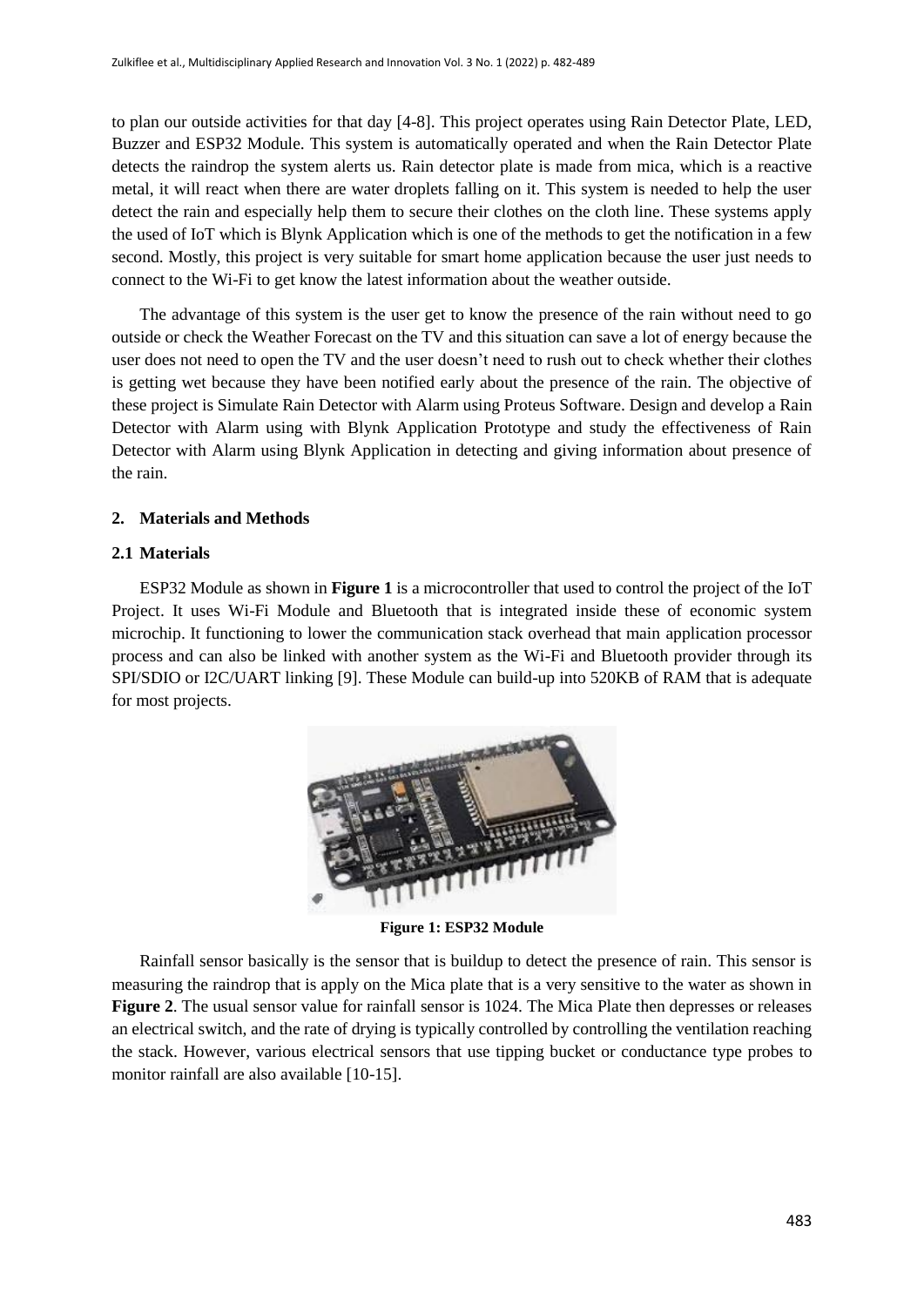

**Figure 2: Rainfall sensor**

#### **2.2 Block Diagram**

**Figure 3** shows the power source is connected to the ESP32 Module to turn it on and activate the rain sensor. The sensor will give information to ESP32 Module either there is rain or not. Then, the processor will pass the information to the outputs. If there is rain, the buzzer will produce sound and the red led will turn on. The serial monitor will show the value of sensor and decide either it is raining or not. It also will give an alert to the user by phone. The red led and buzzer will not function if there is no rain, but green led will take part during "no raining" situation. So, during no rain, green led will turn ON'.



**Figure 3: Block diagram of the project**

### **2.3 Flowchart**

**Figure 4** above show the flowchart of these project. Rain sensor will be function as the input for the system. If the rain sensor detects any rain, the buzzer will operate with the red led on. Then, the serial monitor will show the value of sensor and decide either it is raining or not. If the decision is raining, user will get notification through their phone, which is an alert that saying, "it's raining". However, buzzer will not produce any sound and the green led will turns on if there is no rain at that moment. The serial monitor will show "not raining".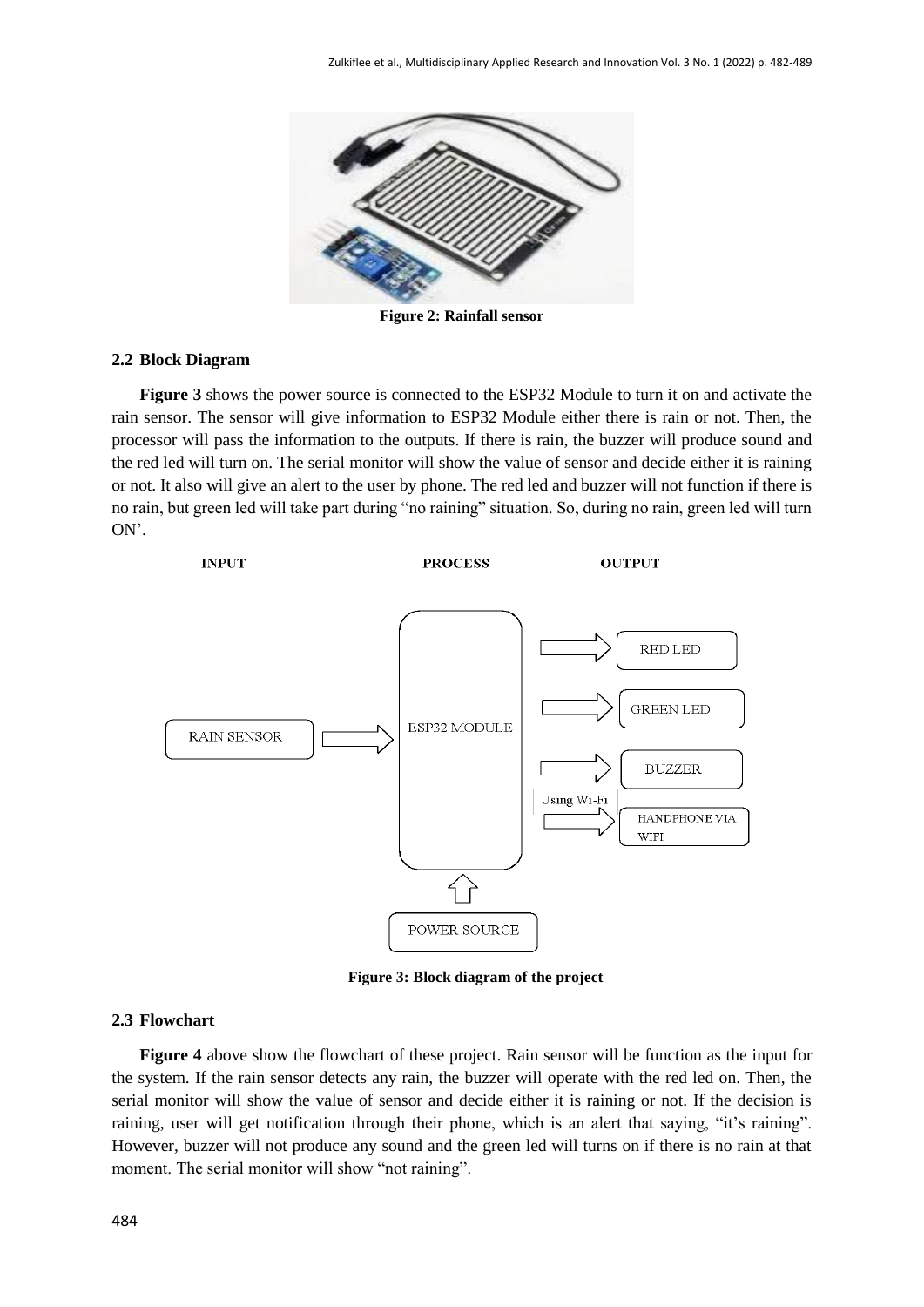

**Figure 4: Flowchart of the project**

# **3. Results and Discussion**

#### **3.1 Simulation Results**

**Figure 5** show that in the virtual simulation when we use "0" as the input in the rain sensor. It will present no rain situation. In this condition, only green led will turn ON. Virtual terminal then will show "NOT RAINING" statement. While red led and buzzer will remain silent and turn OFF up until we put "1" as the input in the rain sensor.

**Figure 6** shows that when we use "1" as the input in the rain sensor. It will present raining situation. In this condition red led, and buzzer will turn ON. Buzzer will make noise as a warning to the user. Virtual terminal then will show "IT'S RAINING" statement and green led will turn OFF immediately.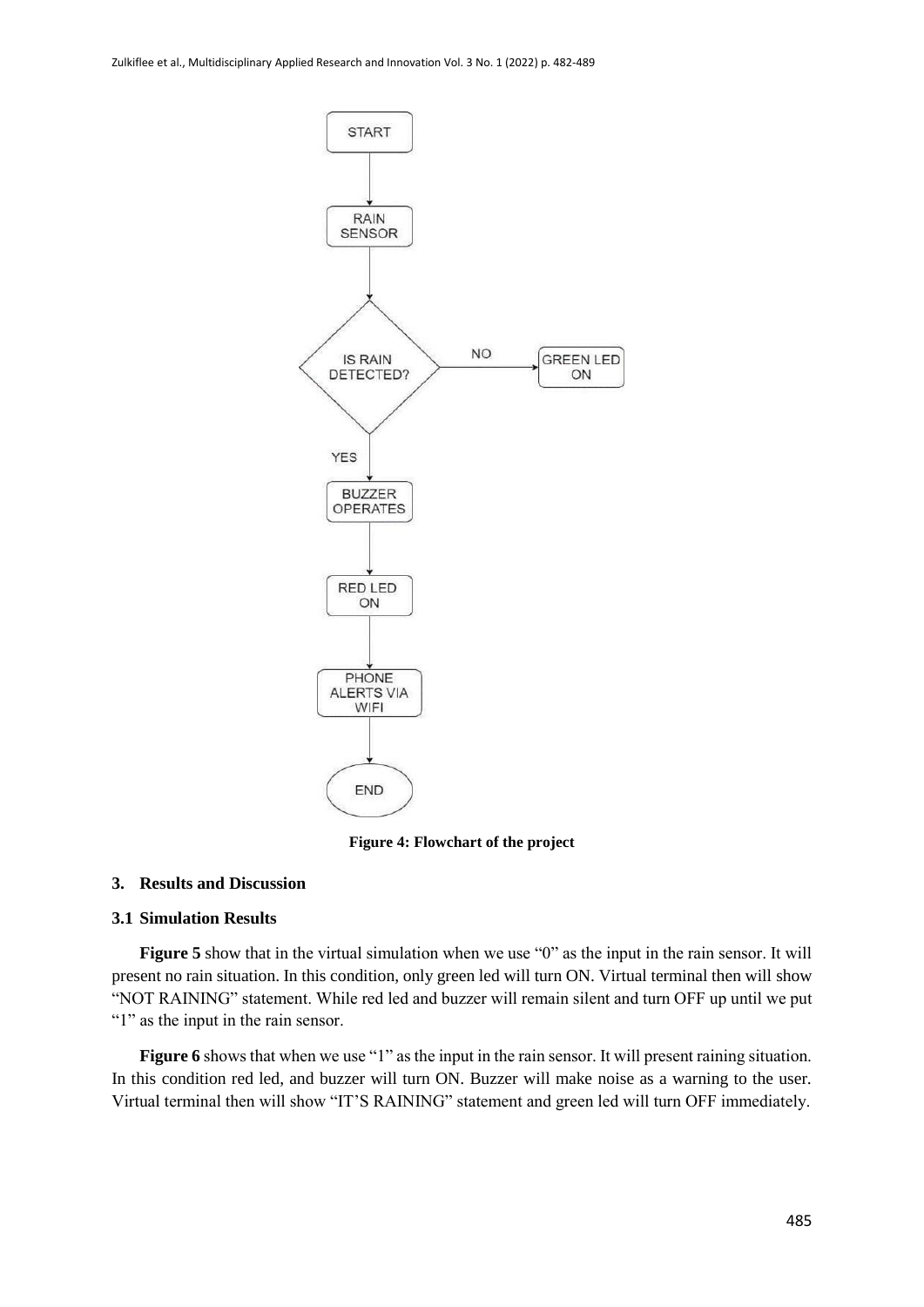

**Figure 5: shown "NOT RAINING" situation result in virtual simulation**



**Figure 6: shown "IT'S RAINING" situation result in virtual simulation**

# **3.2 Prototype Results**

#### **3.2.1 Result when there is no rain**

When there is no rain, the serial monitor on Arduino ide as shown in **Figure (7)(a)** will show values that more than 300. When rain sensor give value 300 and more, it means there is no rain, and serial monitor will write decision as "NOT RAINING". When there is no rain, only green led will turn ON and BLYNK application will not send any warning to the user as shown in **Figure (7)(b)**. Red led and buzzer will stay turn OFF up until the rain sensor gives serial monitor values less than 300.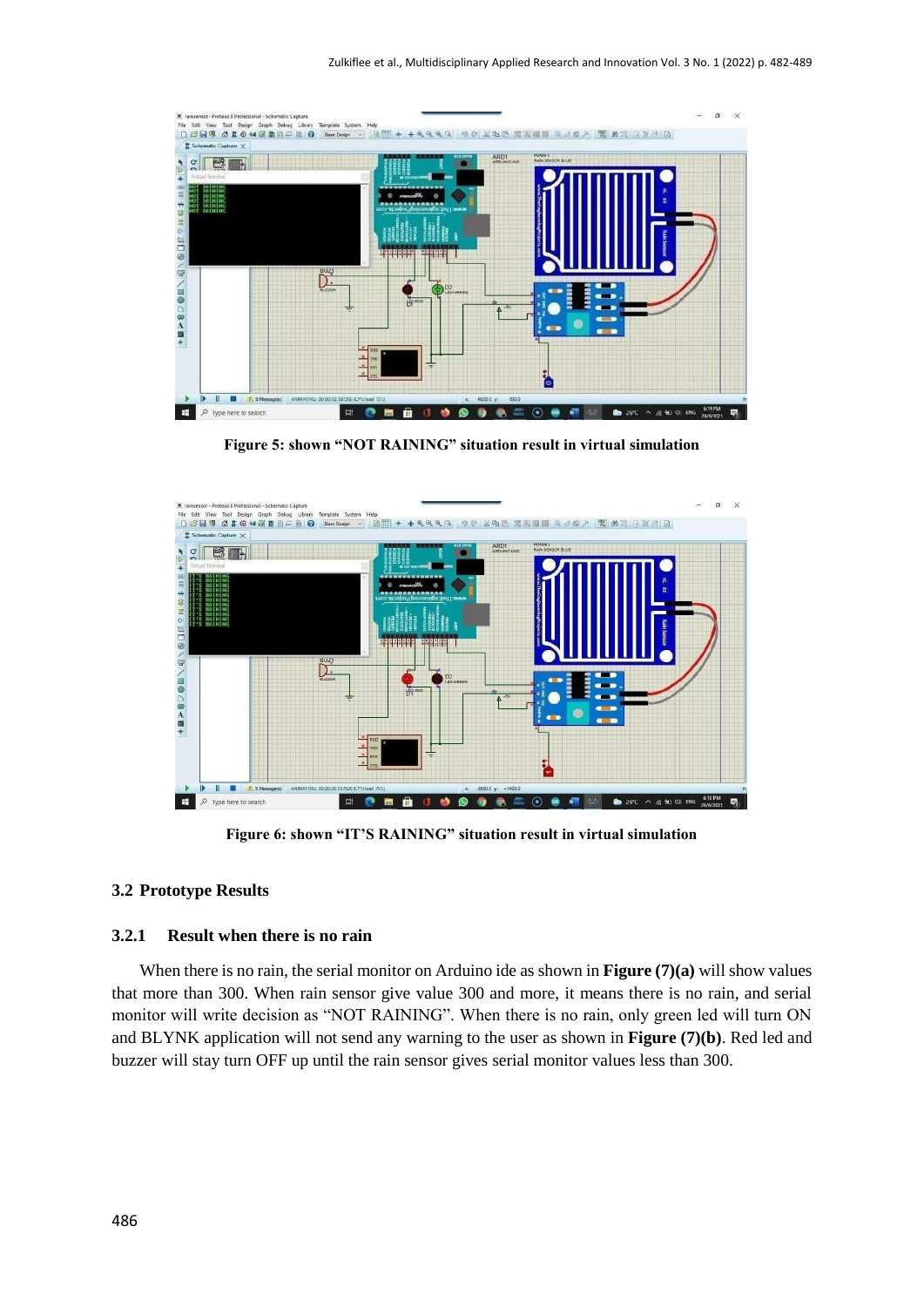

**Figure 7: (a) shown the serial monitor values when there is no rain, (b) shown the result when there is no rain**

#### **3.2.2 Result when there is rain**

When there is rain the serial monitor on Arduino ide in **Figure (8)(a)** will show values that less than 300 and serial monitor will write decision as "IT'S RAINING". When there is rain, only red led and buzzer will turn ON and BLYNK application will send warning to the user as shown in **Figure (8)(b)**. Buzzer will make a noise sound as a warning to the occupants in the house. User also will get notification on their phone saying that "IT'S RAINING". So that user can be alert and be able to take action as soon as possible. The buzzer will continue make noise until the whole system is turn OFF by the user, if not buzzer will make sound until rain stop pouring.



**Figure 8: (a) shown the serial monitor values when there is rain, (b) shown the result when there is rain**

**Table 1** shows the serial monitor value and condition outside the house. **Figure 9** shown the notification receive by the user when there is rain.

| Item | Parameter Name | Serial Monitor Value | Condition      |
|------|----------------|----------------------|----------------|
|      | Data Point 1   | > 300                | "NOT RAINING"  |
|      | Data Point 2   | -300                 | "IT'S RAINING" |

| Table 1: Serial monitor value and condition |  |  |
|---------------------------------------------|--|--|
|---------------------------------------------|--|--|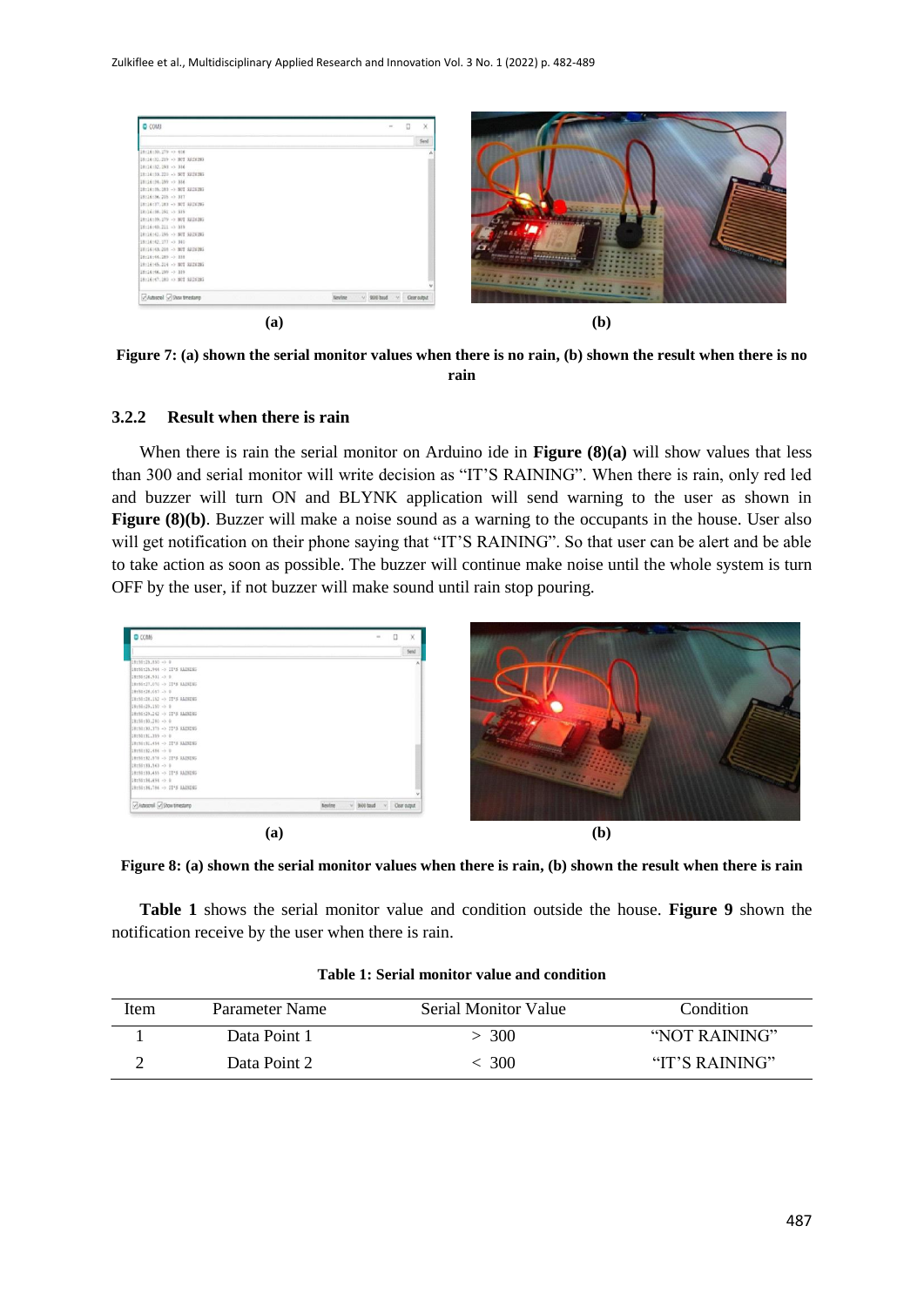

**Figure 9: Notification receive by the user when there is rain** 

# **4. Conclusion**

A rain sensor with an alarm system to detect rainfall has been designed and constructed for this project. The aim and objectives for this project has been met where we successfully did the simulation and used Blynk for the prototype. This project is user-friendly because they can get a notification from Blynk when the sensor detects rain fall if their phone is connected to Wi-Fi. It can be used for many purposes such as when hanging clothes at the yard or for the businesses that need to dry their product under the sun and avoid the rain. The result shows how our project works with the help of all the components and software. The green led, red led, and buzzer will function according to the coding that has been programmed in the Arduino. However, the buzzer will keep producing sound until the sky is clear so, the future project should redesign a rain sensor with an alarm that can be automatically off and with a better power source such as solar energy.

# **Acknowledgement**

This research was made possible by funding from research grant number H816 provided by the Universiti Tun Hussein Onn Malaysia and Ministry of Higher Education, Malaysia. The authors would also like to thank the Centre for Diploma Studies, Universiti Tun Hussein Onn Malaysia for its support.

# **References**

- [1] "Smarthome," Investopedia, 2021. [A](http://www.investopedia.com/terms/s/smart-home.asp)vailable: [Https://Www.Investopedia.Com/Terms/S/Smart-Home.Asp](https://www.investopedia.com/Terms/S/Smart-Home.Asp) (Accessed Jun. 24, 2021)
- [2] "Design And Implementation of a Rain Water Detector-Alarm System," International Journal of Advancements in Research & Technology, Vol. 4, No. 6, 2015 [Online].
- [3] F. Staff, "Tipping Bucket Rain Gauges, "Environmental Monitor", Aug. 16, 2010. Available: [Https://Www.Fondriest.Com/News/Tippingbucketraingauge.Htm](https://www.fondriest.com/News/Tippingbucketraingauge.Htm) [\(](http://www.fondriest.com/news/tippingbucketraingauge.htm)Accessed Jun. 30, 2021)
- [4] N. A. Latha, and B. R. Murthy, "GSM Based Rain Fall Detector Using Arduino", Int. J. Electr. And Commun. Engr. (Ijece), 5(3), 11-16, 2016.
- [5] C. Iyen, et al., "Design And Construction of a Rain Detector with an Alarm System"